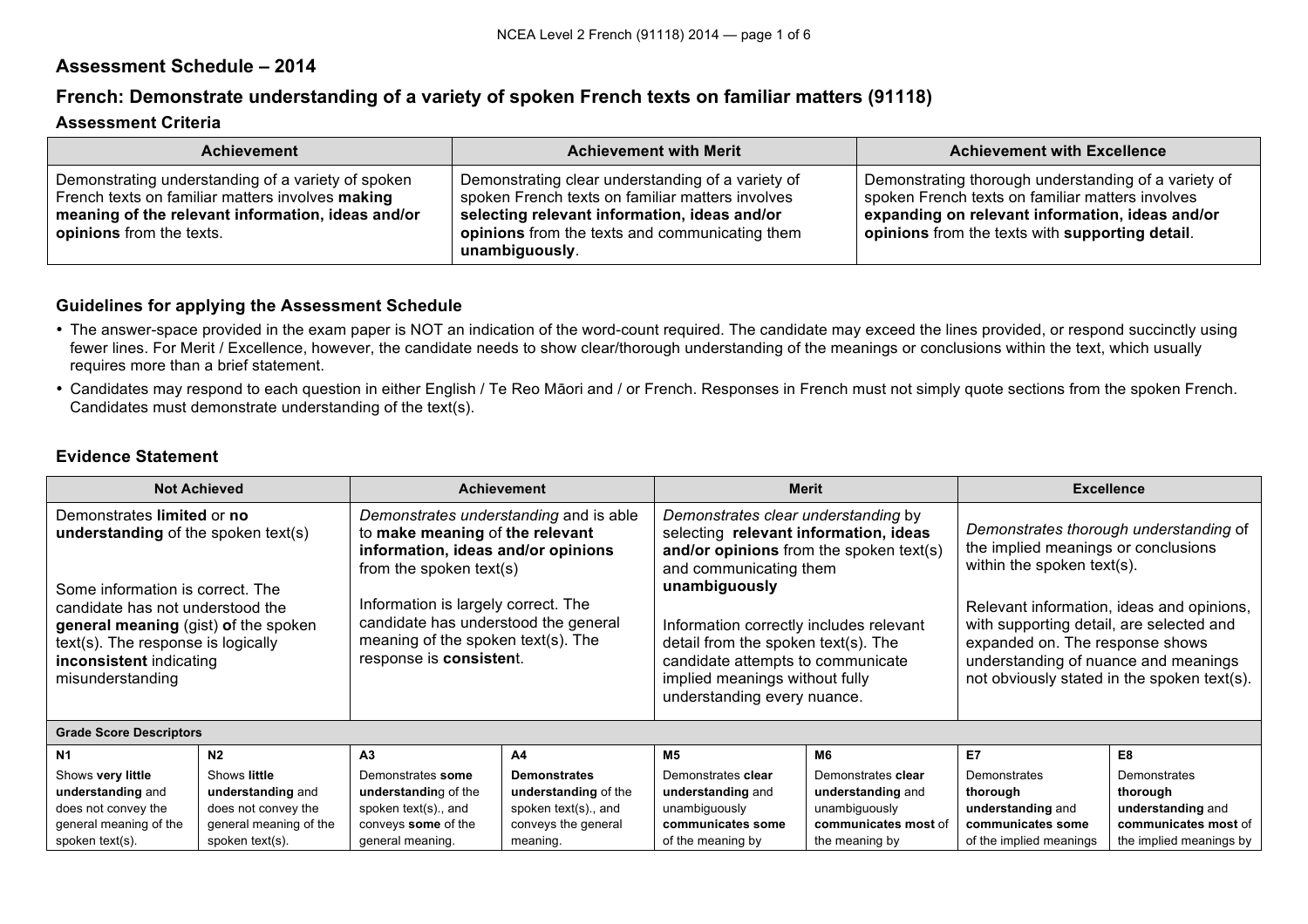|  | selecting relevant     | selecting relevant     | by providing some      | providing supporting   |
|--|------------------------|------------------------|------------------------|------------------------|
|  | information, ideas and | information, ideas and | supporting detail from | detail from the spoken |
|  | opinions from the      | opinions from the      | the spoken text(s),    | text(s), which fully   |
|  | spoken text(s).        | spoken text(s).        | which justifies        | justifies conclusions. |
|  |                        |                        | conclusions.           |                        |

**N Ø** No response or no valid evidence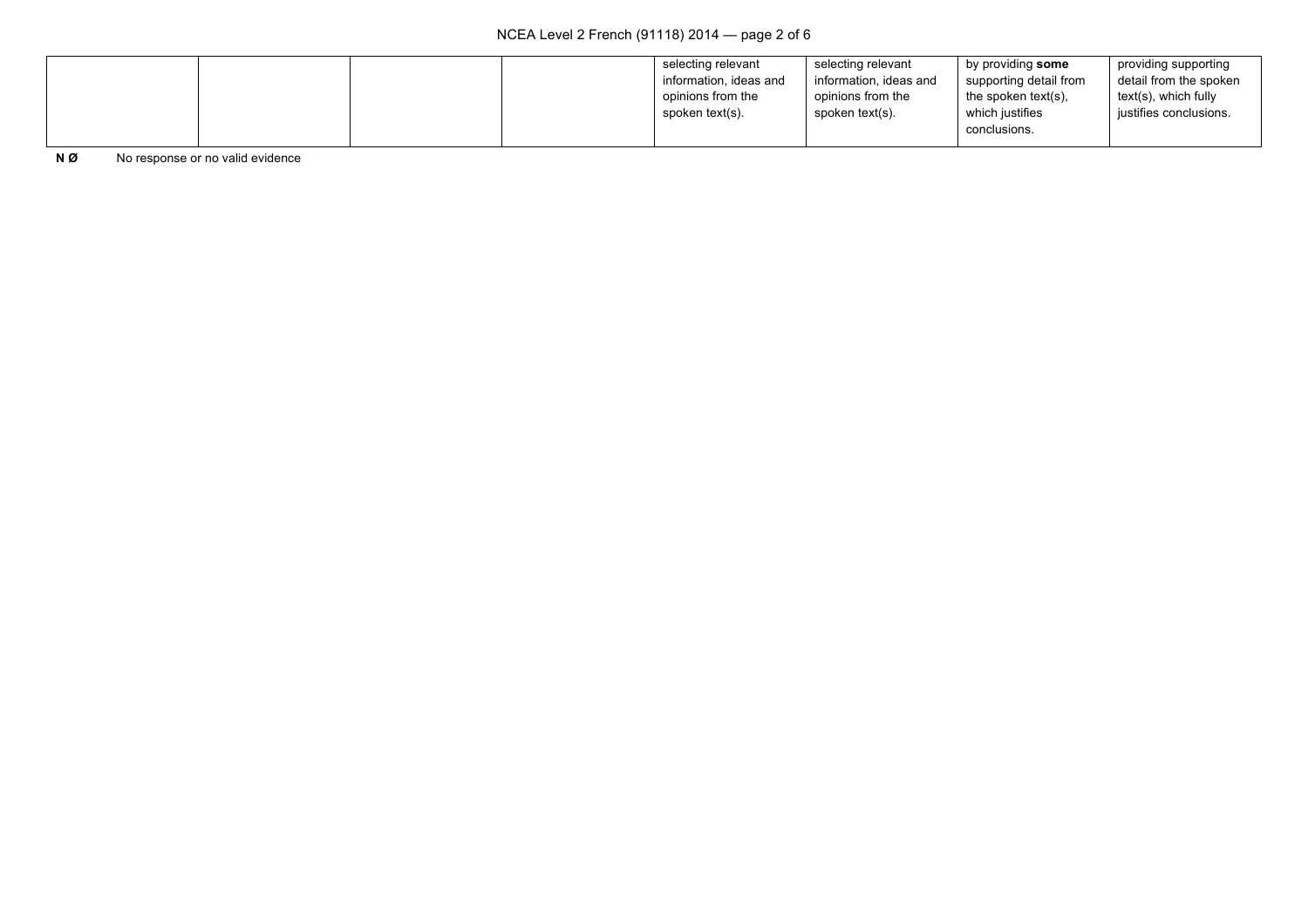#### **Question One**

Possible evidence – with indications of responses at Achievement, Merit and **Excellence** level (not limited to these examples)

Assessment judgements are based on the level of understanding shown rather than knowledge of individual lexical items.

Note: Answers are judged holistically, not solely on the basis of evidence included in the schedule.

*How her efforts helped:*

## *Building*

- Visited several / old people
- Neighbour had meeting / Left daughter with Helene
- Shared cake
- **Did housework for lady / whose husband died**

### *Area*

- Fed animals
- Flowers to the sick in hospital
- Read story / books to children in library
- **Paid for a stranger's shopping at supermarket**

### *Friends / family*

- Called Mum / told her she loved her
- Responded to / answered a depressed friend's email
- **offered advice to depressed friend and suggested meet up**

## *Proverb:*

If proverb created reflects sense of text then it is worth an "A" point (eg helping others is good / better to give than receive / through giving we are happy)

#### **Question Two**

**Possible evidence –** with indications of responses at Achievement, Merit and **Excellence** level (not limited to these examples)

Assessment judgements are based on the level of understanding shown rather than knowledge of individual lexical items.

**Note**: Answers are judged holistically, not solely on the basis of evidence included in the schedule.

# *Description of Wwoofing*

- exchange
- people who are interested in agriculture
- Live in a foreign country / doing interesting and useful work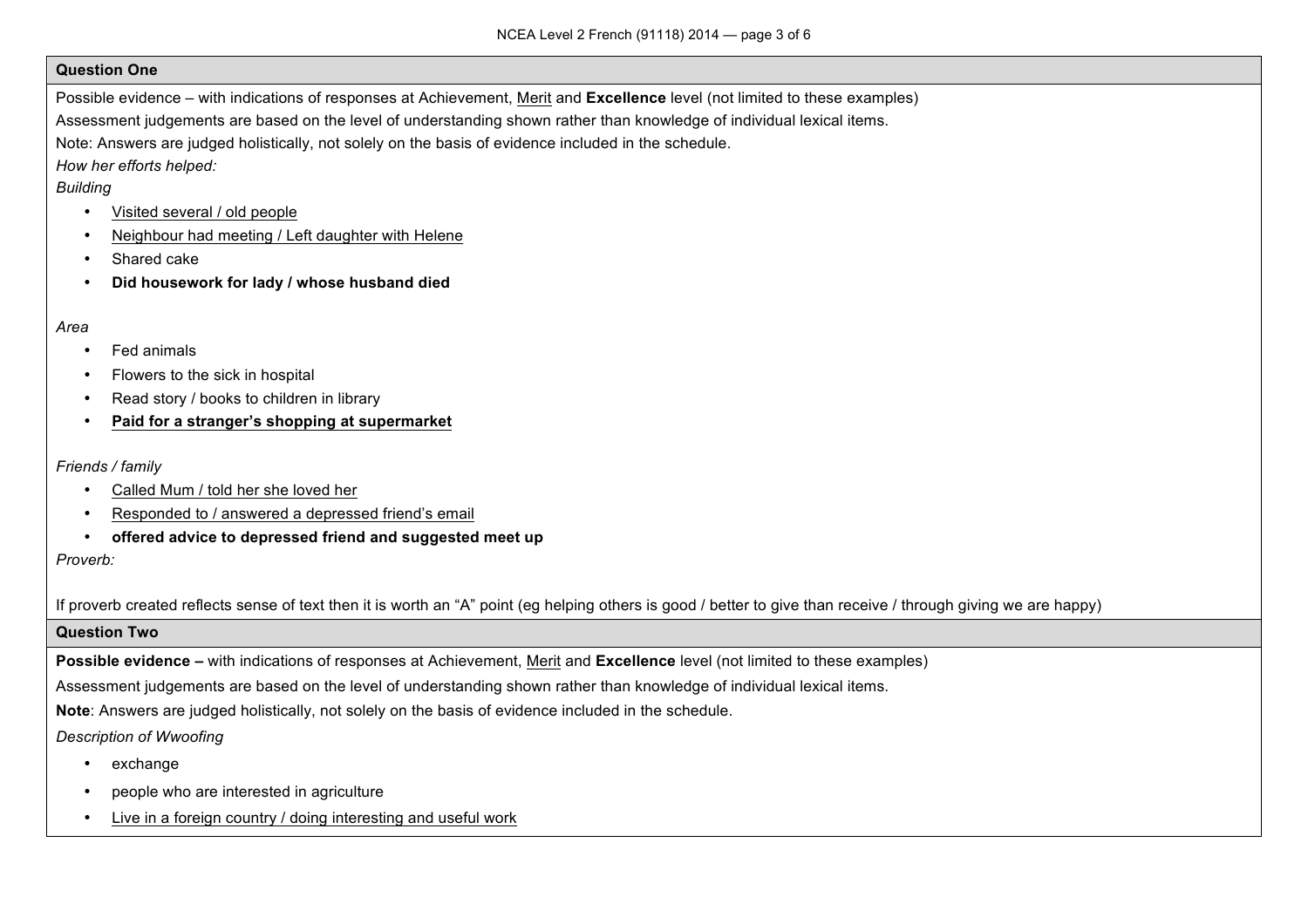- Give time / Work outdoors / in the country / in gardens / on farms
- Give time / Working with animals
- **work 30 hours a week no money / but food and lodging is free**
- **Human relationships count above all else / are most important**
- **Discover and learn in an ecological environment / ambiance**
- Like to make new friends
- **Healthy living / lifestyle // in nature / in the middle of nature**
- visit the local area / region
- Be part of the local life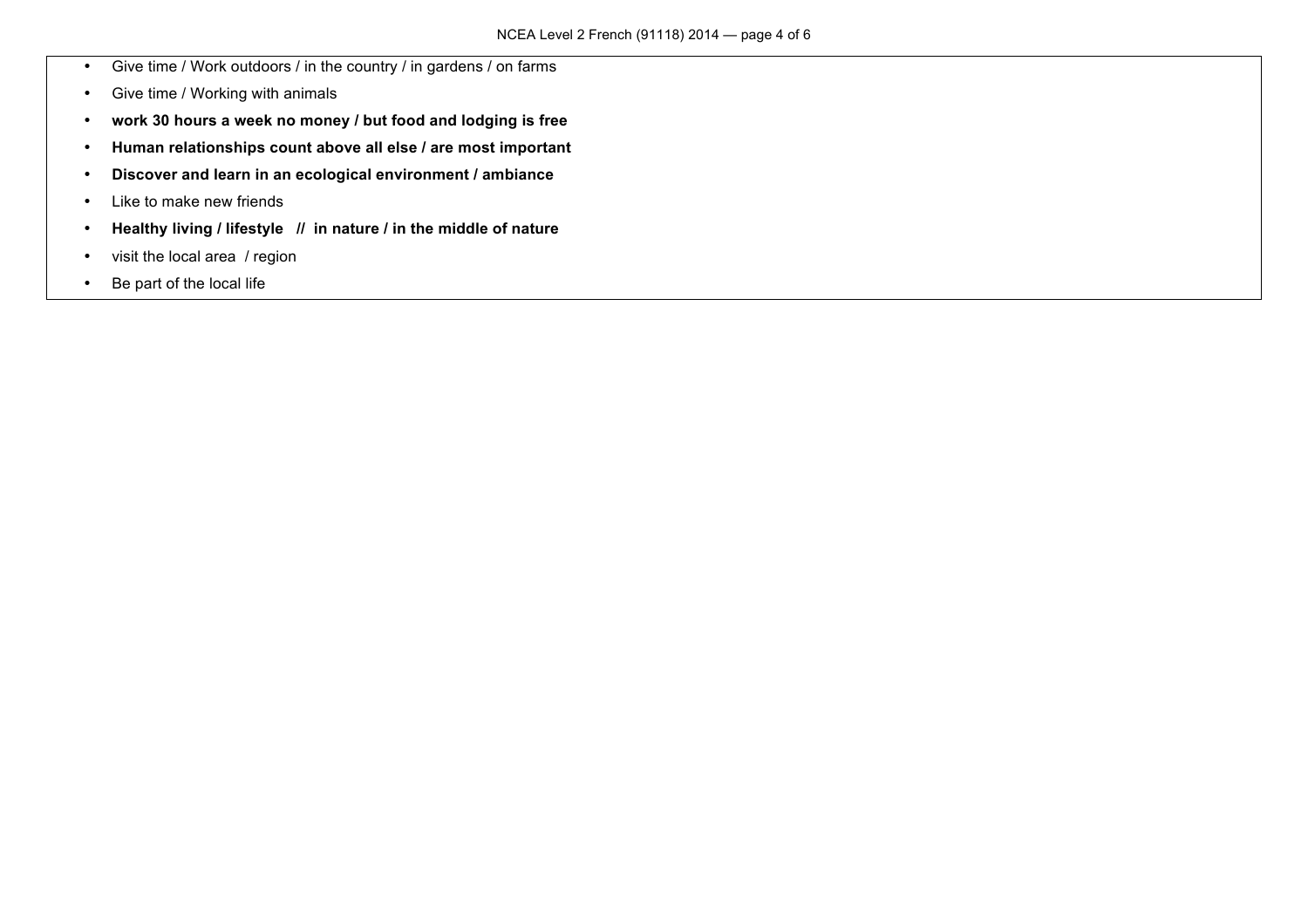#### **Question Three**

**Possible evidence –** with indications of responses at Achievement, Merit and **Excellence** level (not limited to these examples)

Assessment judgements are based on the level of understanding shown rather than knowledge of individual lexical items.

**Note**: Answers are judged holistically, not solely on the basis of evidence included in the schedule.

*How is daily life different now*

#### *Children*

- Study hour and a half in the morning
- Work on the farm / with parents for 2 hours
- hour and a half of schoolwork after lunch
- Outdoor / open air activities / time
- They speak French well now / speaking French is easy
- Dinner + bed

#### *Parents*

- **They can now speak French with their friends and the family they live with**
- Children are teaching them French / some words
- **They have learnt a lot about French culture / have to wear real togs in public pools**
- Husband doesn't like that / not happy

#### **Question Four**

**Possible evidence –** with indications of responses at Achievement, Merit and **Excellence** level (not limited to these examples)

Assessment judgements are based on the level of understanding shown rather than knowledge of individual lexical items.

**Note**: Answers are judged holistically, not solely on the basis of evidence included in the schedule.

#### *NZ played an important role*

- **128 000 men**
- **lost 18 000**
- **13 members were killed**
- Some killed